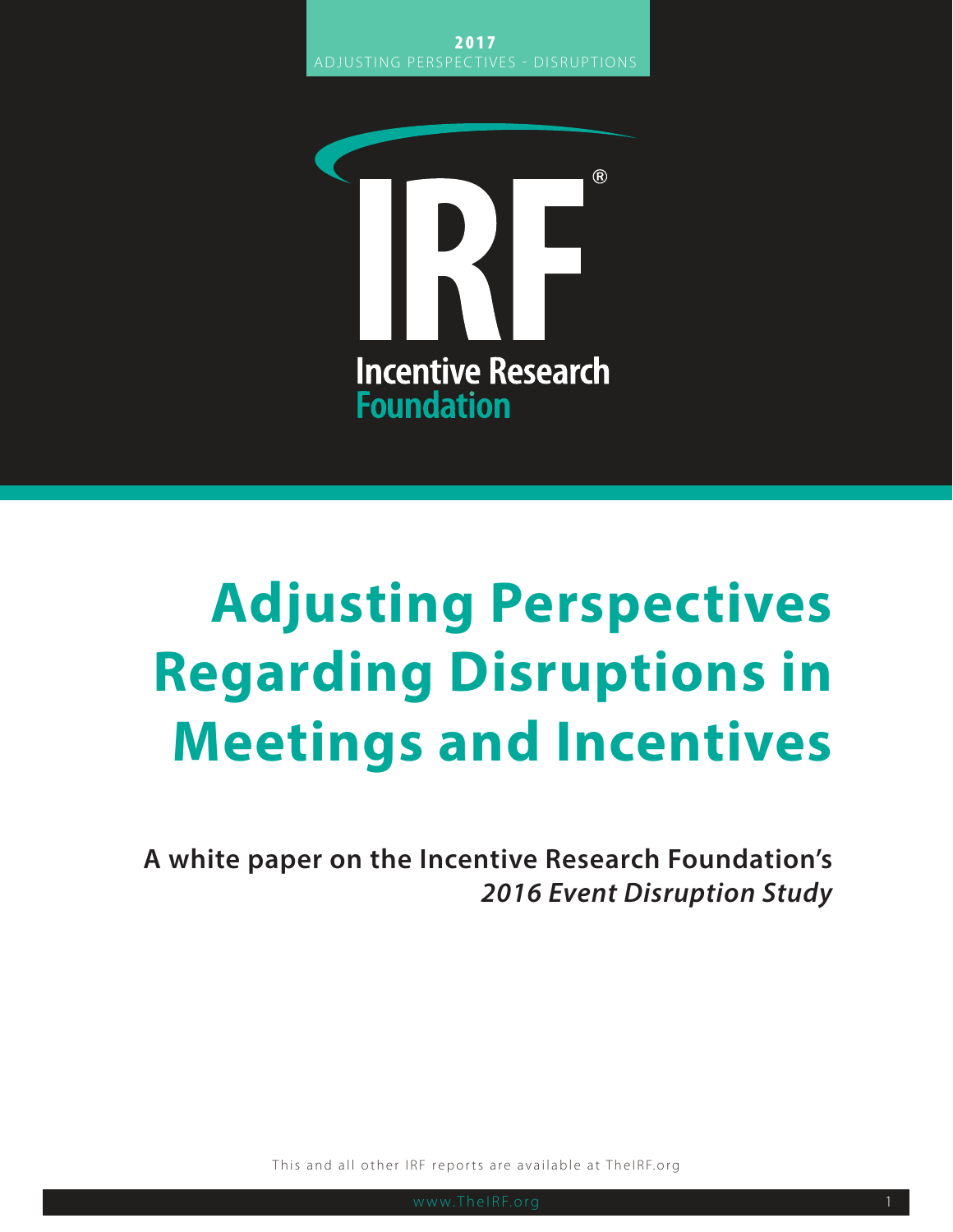

## **Introduction**

Zika. Terrorism. Hurricanes. The list of potential event disruptions seems to be expanding endlessly by both disruption type and frequency. Almost 60% of planners have experienced some form of disruption in their events, estimating that nearly a quarter of their events have been affected in some way. **The IRF** *2016 Event Disruption Study* explores the frequency, causes, sources, and impact of recent disruptions in meetings and incentive travel.

The study was completed in 2016 by University of South Carolina professors Dr. Haemoon Oh, Ph.D, and Dr. Miyoung Jeong, Ph.D. There were 18 interviews and 266 electronic responses. Event planners were surveyed on all events they had planned in 2015 and 2016. They were asked a series of questions to understand: given the vast coverage of disruption on both broadcast and social media, were events as disrupted as one might expect? And if so, what causes these disruptions and how did planners cope?

Ten critical findings on the causes and impacts of disruptions discussed in the *IRF 2016 Event Disruption Study* are:

- **1. Planners are increasing their time to manage disruptions:** Just over 40% of the planners have experienced some increase in the time and effort to plan for disruptions in the past two years. Looking ahead at the next two years, 39% of the planners expect that their time and effort to plan for disruptions will increase somewhat.
- **2. Is it worth it? Yes, disruption is absolutely an issue:** Nearly 60% of planners reported that they had experienced any disruption that affected the overall outcome or success of at least one event in the past 12 months. They estimated that 23% of all 2015-2016 events they planned were impacted negatively by a disruption.
- **3. These disruptions are costly to the brand:** Almost 20% of the planners who experienced one or more disruptions in the past 12 months reported that those disruptions damaged the company's reputation or brand. This implies that approximately 4.4% of all events in the past 12 months experienced some disruptions to the extent which they affected the company's reputation.
- **4. Disruptions negatively impact the bottom line:** One or more disruptions caused financial loss for 43% of planners or their companies. The amount of the most frequent financial loss fell between \$10,000 and \$99,999.
- **5. The sources of disruption are surprising**: Planners reported that disruption is not always the major acts so often covered in media. The two most frequently occurring disruptions are weather-related events (38%) and vendor failures (28%). In general, of the business partners, airlines present the most frequent cause of disruptions through cancellations, delays, and overbooking (61%).
- 6. **Partnerships are key in the disruption recovery, with some partners faring better than others:**  The planners listed strong relationships and cooperation with partners and vendors as the most needed resource in their disruption planning. Among the partners, hotels were best prepared to handle crises or disruptions, followed by DMCs and airlines.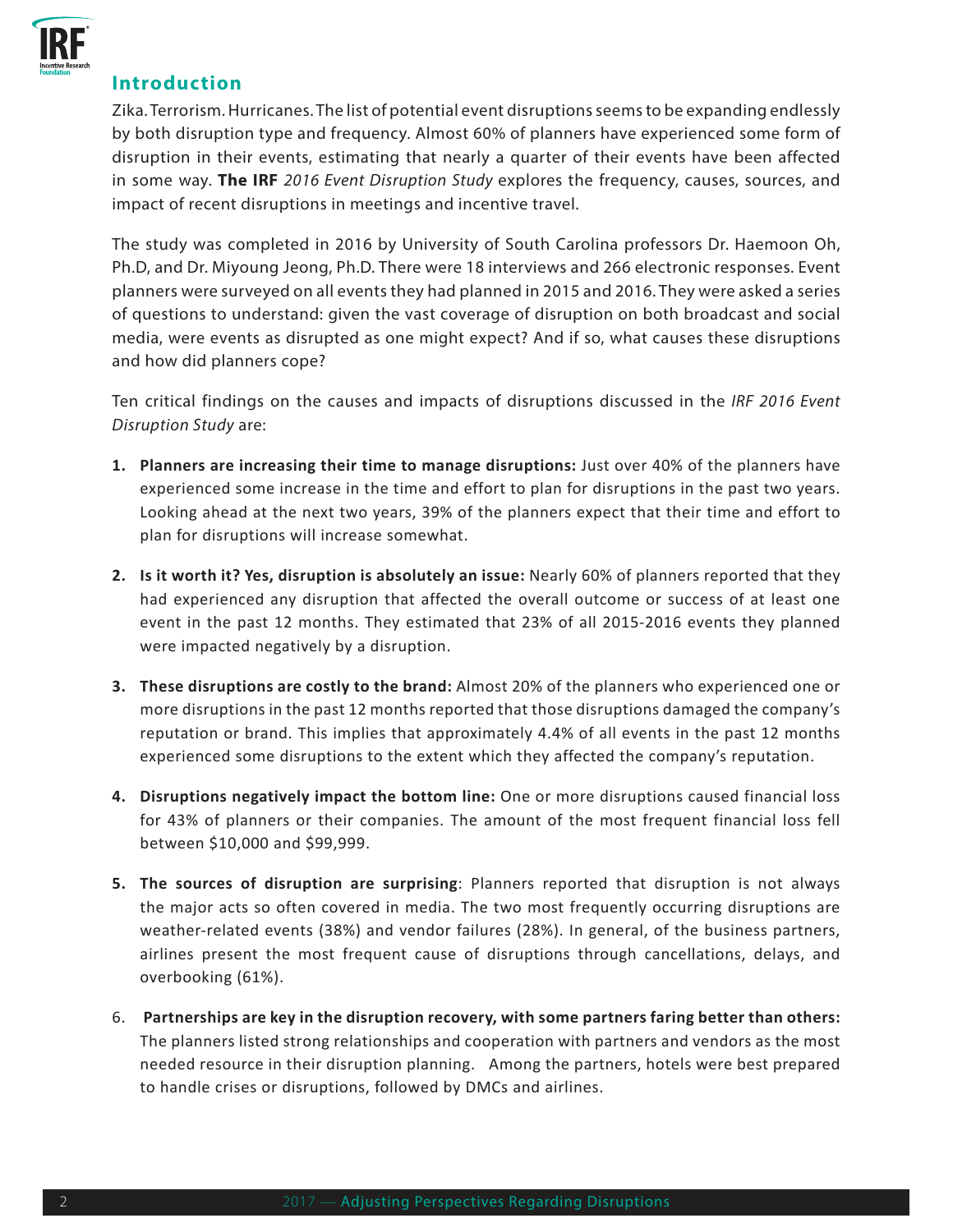

- **7. Room for improvement:** There is significant room to improve the partners' overall preparedness to handle disruptions. As a whole, planners perceived their partners' disruption handling to be about 76% to excellence, consistent with their overall satisfaction with their partners' disruption handling rated to be about 74% satisfactory.
- **8. Of all the vendor partners, hotels have the highest risk of planners switching due to perceived risk:** Almost one half the planners (49%) have switched at least one business partner due to the partner's poor handling of disruptions. Among the switched partners, hotels were most frequent (26%), followed by DMCs (11%), and airlines (7%).
- **9. Switching destinations is not uncommon**: Nearly 70% of planners have changed the destination at least once because of perceived risks or disruptions.
- **10. Overall cooperation and creativity count:** The partners' event-specific helpful behaviors such as cooperation and creativity – seem to be more instrumental to building partnership trust than business conditions provided by the partner – such as resources, financial capability, reputation, and insurance coverage. Trust in the partnership alone could determine 59% of planners' commitment to the partnership for future event businesses.

## **To download a copy of the full study, please visit http://theirf.org/research/adjusting-perspectives-regarding-disruptions-inmeetings-and-incentives/2086/**

## **IRF Thanks Its Research Advocacy Partner**